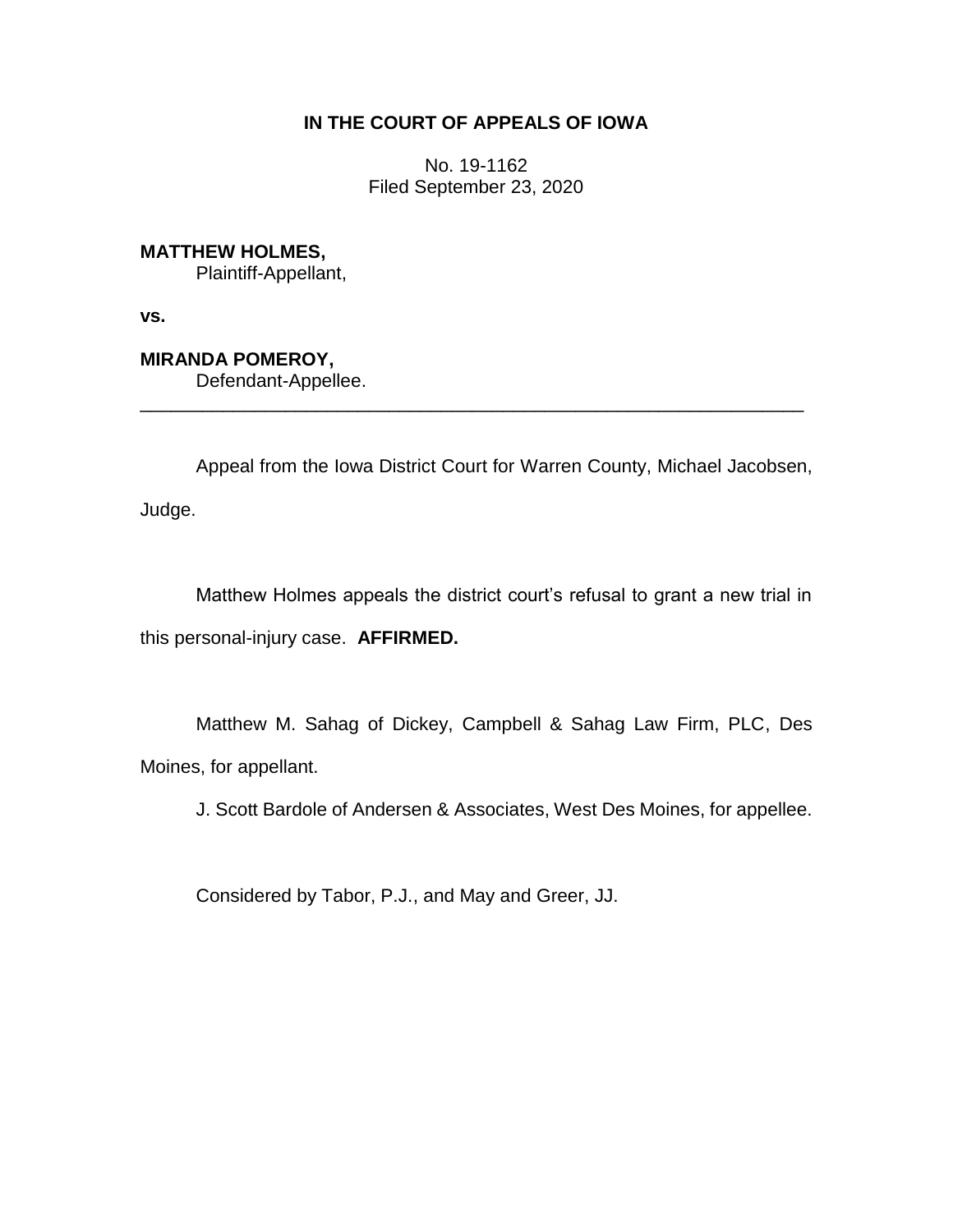## **MAY, Judge.**

A bicycle collided with an automobile. The biker (Matthew Holmes) sued the driver (Miranda Pomeroy) for personal-injury damages. A jury returned a defense verdict. Holmes appeals. We affirm.

#### **I. Background**

On June 8, 2015, Pomeroy was driving westbound on Cumming Avenue in Cumming. Holmes was riding his bicycle southbound on a bike trail that intersects Cumming Avenue. Holmes turned left onto Cumming Avenue. Pomeroy's vehicle collided with Holmes and his bicycle. Holmes suffered injuries.

In June 2017, Holmes filed this negligence action against Pomeroy. Following a three-day trial, a jury found Pomeroy was not at fault.

Holmes moved for a new trial. The district court denied Holmes's motion.

On appeal, Holmes contends (1) the district court erred in limiting crossexamination and argument before the jury concerning hearsay statements; (2) the district court abused its discretion by admitting Holmes's admissions at the scene that the collision was his "fault"; (3) the district court abused its discretion by refusing to admit habit evidence under Iowa Rule of Evidence 5.406 to show Pomeroy was using her phone at the time of the collision; and (4) the district court erred by denying Holmes's motion for new trial on the basis of alleged misconduct during closing arguments.

### **II. Standard of Review**

We apply different standards of review to different issues. "Generally, we review a district court's evidentiary rulings for an abuse of discretion." *Wailes v.*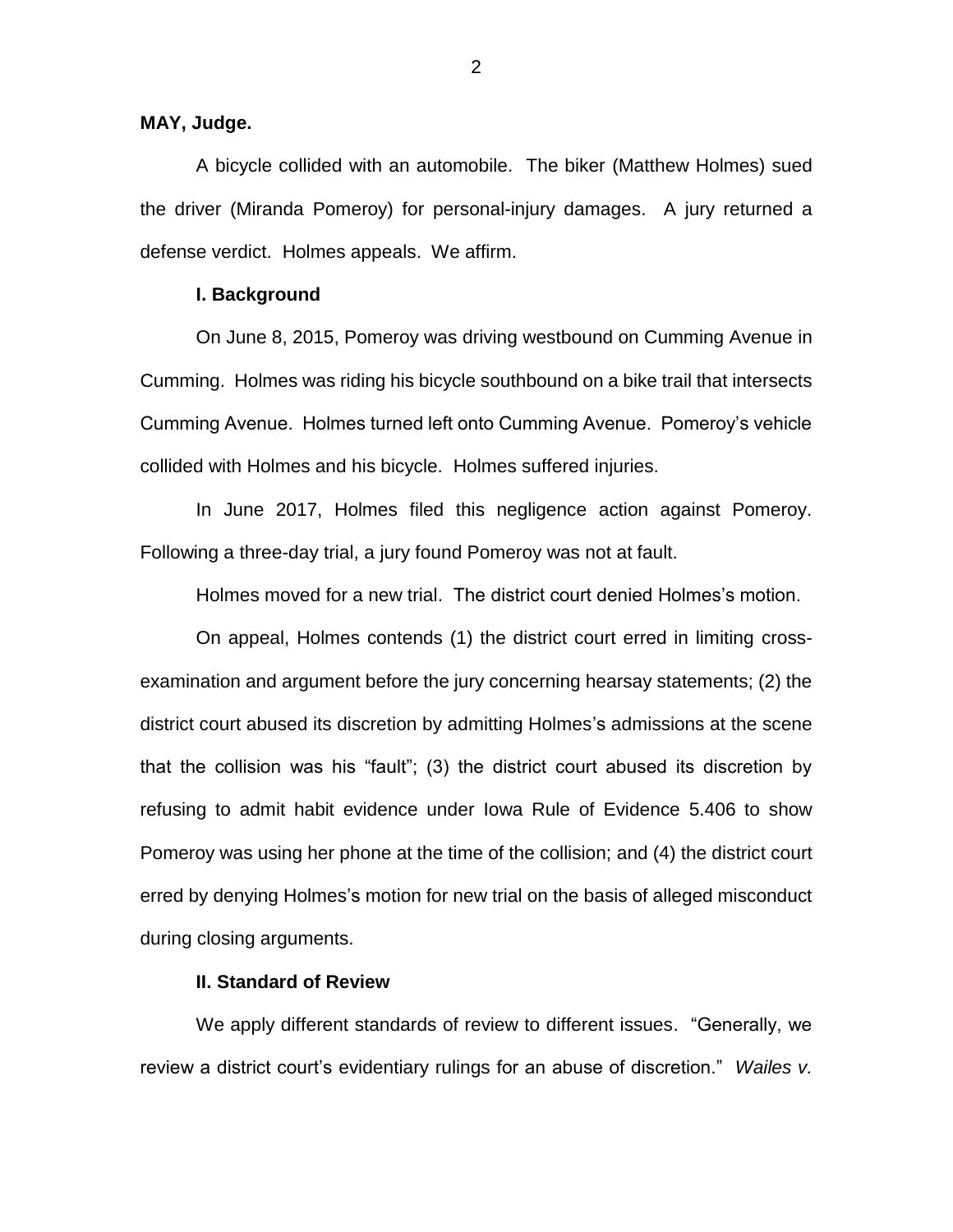*Hy-Vee, Inc.*, 861 N.W.2d 262, 264 (Iowa Ct. App. 2014). But hearsay challenges are reviewed for errors at law. *State v. Musser*, 721 N.W.2d 734, 751 (Iowa 2006).

"Our standard of review of a denial of a motion for new trial depends upon the grounds for new trial asserted in the motion and ruled upon by the court." *Ladeburg v. Ray*, 508 N.W.2d 694, 696 (Iowa 1993). "If the motion and ruling are based on a discretionary ground, the trial court's decision is reviewed on appeal for an abuse of discretion." *Id.* And the district court has broad discretion in determining whether alleged misconduct by a party or their attorney justifies a new trial. *Mays v. C. Mac Chambers Co.*, 490 N.W.2d 800, 803 (Iowa 1992). But we can only review the denial of a new trial if a timely objection was raised. *Loehr v. Mettille*, 806 N.W.2d 270, 279 (Iowa 2011).

### **III. Analysis**

### **A. Deputy Ohlinger's testimony**

We begin with Holmes's contentions about Deputy Lisa Ohlinger, who

responded to the collision and wrote a report about it. Pomeroy called Ohlinger as

a witness. The following exchange occurred:

Q. Now, do you recall in your report whether you investigated whether or not there was any—whether Ms. Pomeroy had been acting in any way that might have contributed to the accident at the time? A. I do recall when I was there that there was some mention maybe, like, a—

Q. I'm sorry. Let me ask you this—

[Holmes's counsel]: Judge, I think the witness can respond to the question.

THE COURT: Let's let her finish the answer before you ask her another question.

A. Somebody there had mentioned that somebody else maybe had thought she was texting. However, whoever told me that was not the person who witnessed it, nor did they know who allegedly witnessed that. That was complete hearsay, and I didn't have anybody to corroborate that, so that was left out.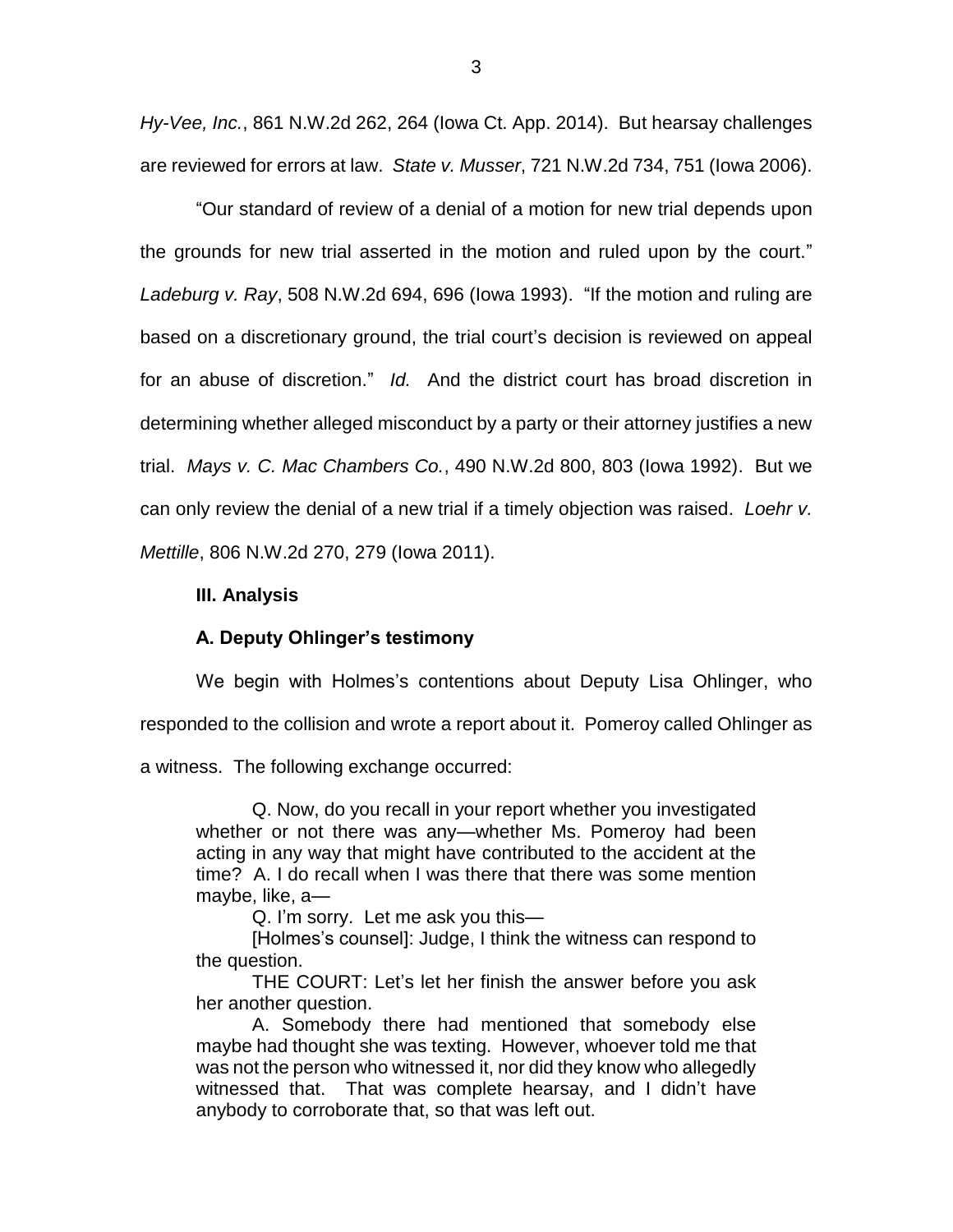After a few more questions, Pomeroy passed the witness. Holmes's attorney then asked Ohlinger whether someone told Ohlinger that someone thought Pomeroy had been using her cell phone while driving. Pomeroy objected on hearsay grounds. The court sustained the objection.

Fast forward to closing arguments. Holmes had prepared a PowerPoint slide that said "[a] witness said [Pomeroy] was texting while driving." Pomeroy objected. The court precluded Holmes from using the slide in closing arguments.

On appeal, Holmes claims these exchanges reveal two errors by the district court. Holmes first contends that, because Ohlinger testified without objection to a rumor about possible ("maybe") texting by Pomeroy, the court erred by preventing Holmes from eliciting additional hearsay testimony about the same subject. We disagree.

Holmes has cited no authority for the proposition that a district court must overrule otherwise-proper hearsay objections simply because some hearsay has been admitted without objection. *See, e.g.*, Iowa Rs. Evid. 5.103(d) (stating the district court "must" exclude "inadmissible evidence"), .802 (recognizing that generally "[h]earsay is not admissible"). Nor does Holmes point to an offer of proof or otherwise demonstrate what additional evidence Ohlinger would have provided if the objections had been overruled. *See* Iowa R. Evid. 5.103(a)(2).

Indeed, given Deputy Ohlinger's obvious distrust of the texting rumor—the Deputy called it uncorroborated "complete hearsay"—we doubt additional testimony would have added measurable strength to Holmes's case. So even if the district court erred, we do not find it is "probable a different result would have

4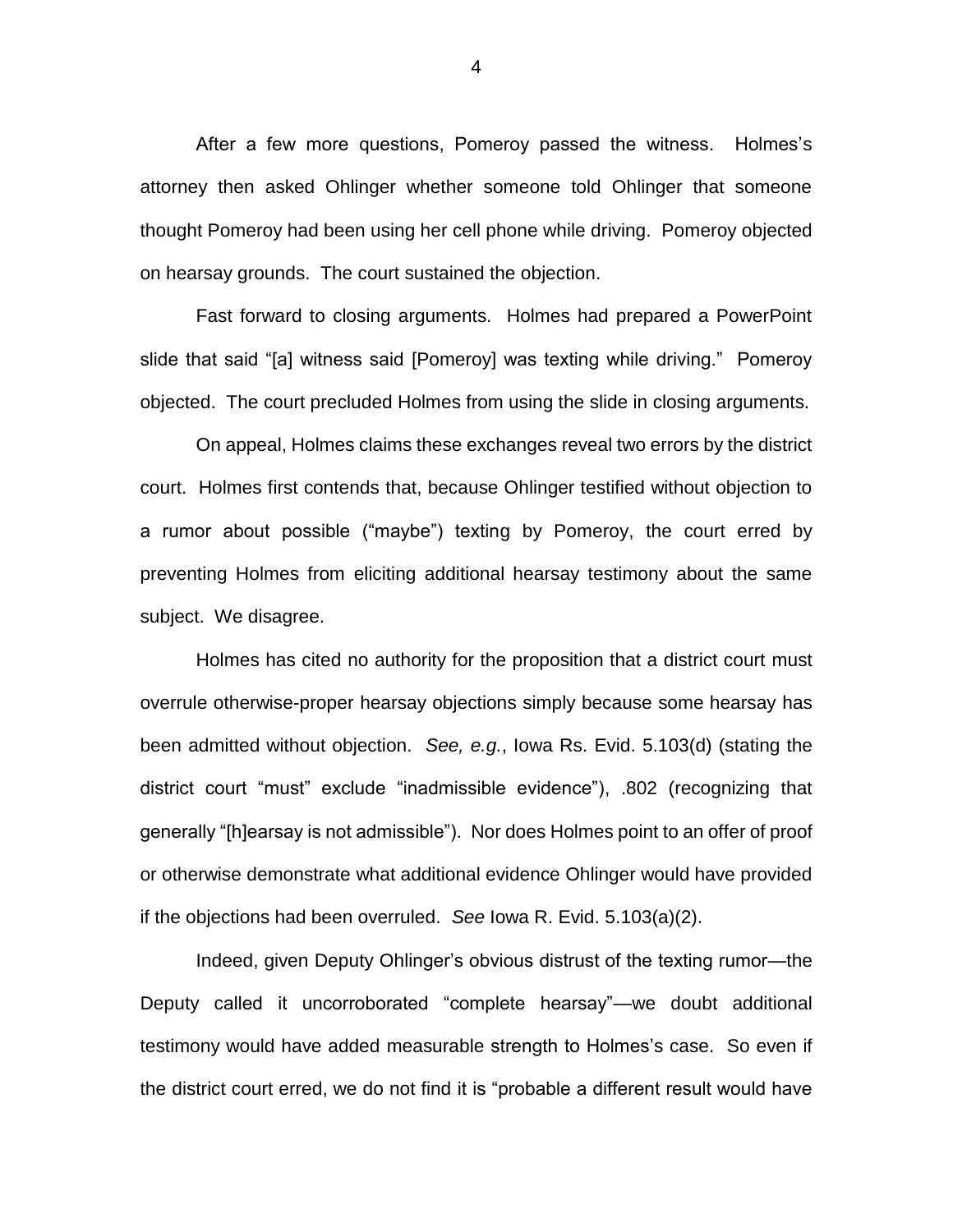been reached but for" the error. *Mohammed v. Otoadese*, 738 N.W.2d 628, 633 (Iowa 2007) (citation omitted). We decline to reverse on this ground.

Holmes also complains that, in light of the testimony Ohlinger was permitted to give, the district court was wrong to limit Holmes's closing argument. "[W]e review a district court's rulings on the scope of closing argument for the abuse of discretion." *Waterman v. Lanferman*, No. 04-2072, 2005 WL 2757238, at \*3 (Iowa Ct. App. Oct. 26, 2005) (citing *Lane v. Coe Coll.*, 581 N.W.2d 214, 218 (Iowa Ct. App. 1998)). Holmes wanted to argue that a "witness said [Pomeroy] was texting while driving." But this did not match the admitted testimony. Ohlinger only recalled that "[s]omebody . . . had mentioned that *somebody* else *maybe* had *thought* she was texting." (Emphasis added.) The district court did not abuse its discretion by preventing misstatements of the evidence during closing argument.

#### **B. Holmes's admissions at the scene**

Pomeroy also called Andrea J. Silvers, M.D., to testify. Dr. Silvers had been

nearby when the collision occurred. When she saw someone was on the ground,

Dr. Silvers ran over and helped Holmes. Dr. Silvers explained the encounter this

way:

So it was obvious very quickly that the person was awake. He was able to talk. Thankfully, he had his helmet on. That was a blessing.

Quickly we realized that was all intact. The next question you always ask is: does your neck hurt, if you have been in any kind of accident. Of course, there is the cervical spine and a fracture risk.

I recollect that there was some—Yes, my neck hurt some. So then you don't move the person at all. You just keep them immobilized until the ambulance can come with a collar to protect the neck until cleared.

We were there after a few other bystanders were there. I just kind of knelt down on the concrete, talking to the person. The face was very bloody; awake, alert, answering questions, very thankful; did not have any signs of concussion; didn't seem confused; was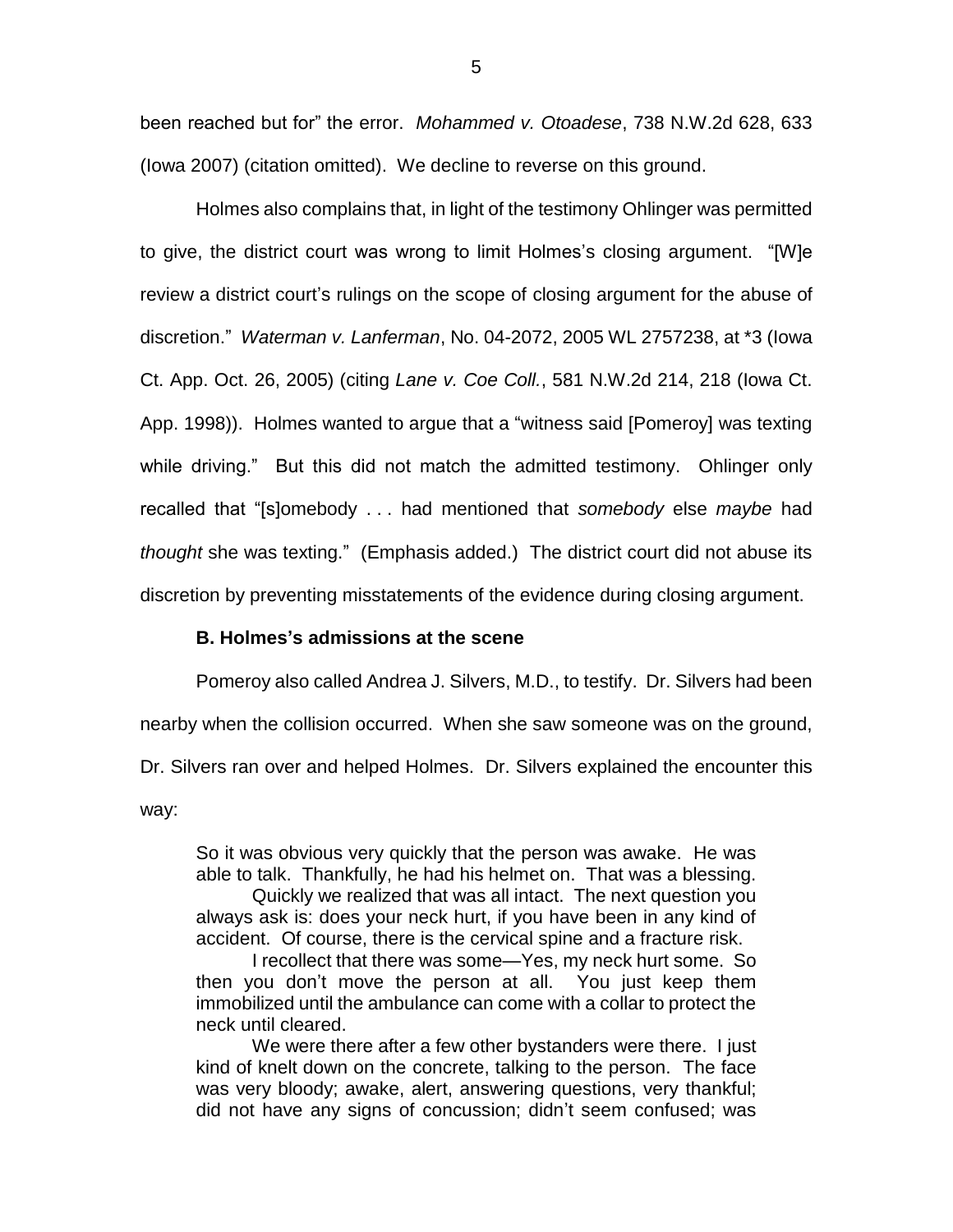able to answer questions; speech was normal. So kind of my job was to keep him from moving his neck at that point while we waited for the emergency services.

When asked whether Holmes said "anything about the accident," Dr. Silvers

said "yes." This exchange followed:

Q. What did he say? A. This is—he either said, "It was my fault," or "This was my fault."

[Holmes's counsel]: I am going to object. I ask my objection precede the answer. The response is a legal conclusion.

THE COURT: Overruled.

Q. (By [Pomeroy's counsel]) Do you recognize Mr. Holmes here? A. Honesty, I don't. He had his helmet on. His face was covered in blood. The neighbor brought some towels. I did a little bit of dabbing to see if there was a lot of facial trauma. There was a lot of blood around. So no, because there was too much blood on the face.

Q. But the person did say, "It was my fault," or—what did he say? A. Yes.

Q. What were the two phrases you used? A. It was either "This was my fault," or "It was my fault."

Pomeroy then passed the witness. During cross-examination, this

exchange occurred between Holmes's attorney and Dr. Silvers:

Q. And, as I understand your testimony, you can't—you don't recall exactly what he said? A. It has been three years. But the words "my fault" are one hundred percent. I just don't know if he said, "It is my fault," or "this is my fault." That I cannot say. It is one of those two.

On appeal, Holmes claims the district court should not have permitted

Dr. Silvers to testify about Holmes's admission that the accident was "my fault."

Holmes claims it was "inadmissible as a legal conclusion." As support, he cites

*Beyer v. Todd*, 601 N.W.2d 35 (Iowa 1999).

We disagree. Holmes's admissions are presumptively admissible when offered by Pomeroy, a party opponent. *See, e.g.*, Iowa R. Evid. 5.801(d)(2). And, like Pomeroy, we believe *Beyer* should be distinguished because it concerned the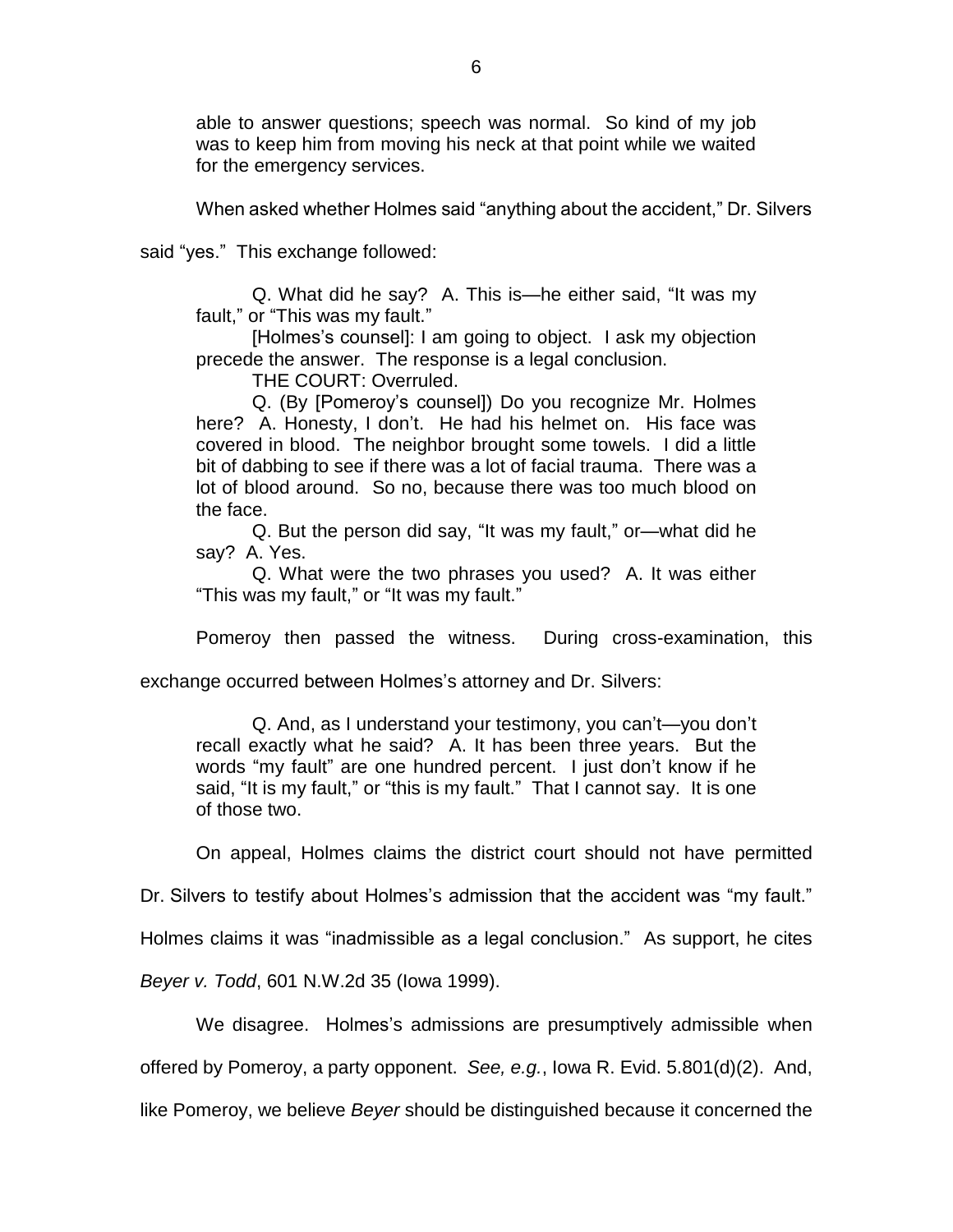admissibility of legal theories in pleadings, not oral admissions that an accident was "my fault." 601 N.W.2d at 41–42 (explaining "that only admissions of factual matters made in pleadings, and not merely allegations or statements of legal theories, are admissible as evidence").

We also reject Holmes's argument that his oral confessions of fault—which Holmes made while receiving emergency care immediately after the accident should have been excluded as legal opinions. *See* 2 McCormick on Evidence § 256 (8th ed. Apr. 2020 update). In general, a speaker's admission "that the mishap was the speaker's fault" is treated merely as a revelation of "the facts as the declarant thinks them to be." *Id.* "[T]he factual information conveyed" is not inadmissible "merely because the statement may also indicate the party's assumptions about the law." *Id.* (footnote omitted). And, indeed, Holmes admits he "didn't know the law" and "was not equipped to opine" about it at the time of the accident. So we see his comments about "fault" as a factual appraisal, not a legal opinion. The district court did not abuse its discretion by admitting Holmes's admissions.

#### **C. Habit evidence**

Holmes also argues the district court abused its discretion by limiting the purposes for which the jury could use evidence that, on certain occasions after the accident, Pomeroy used her cell phone while driving. While much of this evidence—text messages and photos—was admitted for impeachment purposes, Holmes contends the court should also have admitted it as proof that Pomeroy

7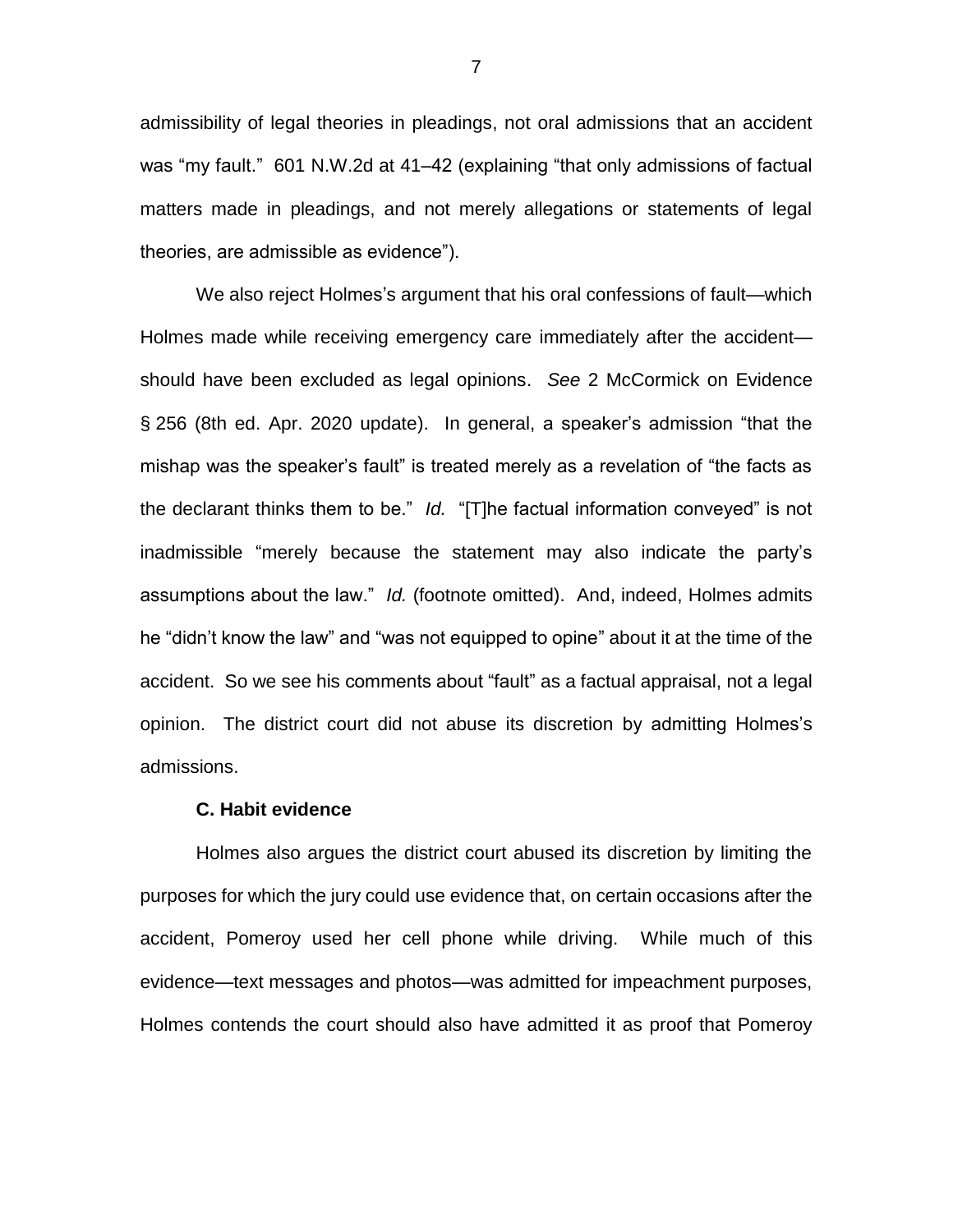was using her phone when the accident occurred.<sup>1</sup> Holmes relies on lowa Rule of Evidence 5.406, our habit-evidence rule, which states:

Evidence of a person's habit or an organization's routine practice may be admitted to prove that on a particular occasion the person or organization acted in accordance with the habit or routine practice. The court may admit this evidence regardless of whether it is corroborated or whether there was an eyewitness.

Pomeroy argues the district court was right for two reasons. First, Pomeroy suggests the district court was merely following the law's clear edict that habit may be proven only through incidents that occurred *prior* to the accident, not *after* the accident. We are not as sure. Like its federal counterpart, rule 5.406 "is silent on how habit . . . can be proved." *See* Thomas A. Mauet & Warren D. Wolfson, Trial Evidence § 5.3 (7th ed. 2020) [hereinafter Trial Evidence] (discussing the federal counterpart to rule 5.406).

But we need not decide the issue. Even when we consider the postaccident examples, Holmes's evidence was not sufficient to show a habit for purposes of rule 5.406.

As suggested, "[a] habit is a person's regular practice of responding to a particular kind of situation with a specific kind of conduct." *Gamerdinger v. Schaefer*, 603 N.W.2d 590, 594 (Iowa 1999). It is "how someone regularly, almost

 $\overline{a}$ 

 $1$  The court instructed the jury as follows:

You have heard evidence and shown exhibits that Defendant Miranda Pomeroy has taken photographs, used Snapchat, Twitter, Facebook, Instagram and Text Messaging while driving a motor vehicle or stopped on the traveled portion of a roadway. You may only use such evidence to determine if Miranda Pomeroy made inconsistent statements about such acts. You may not consider said acts as proving that Defendant was distracted by such acts at the time of the accident on June 8, 2015.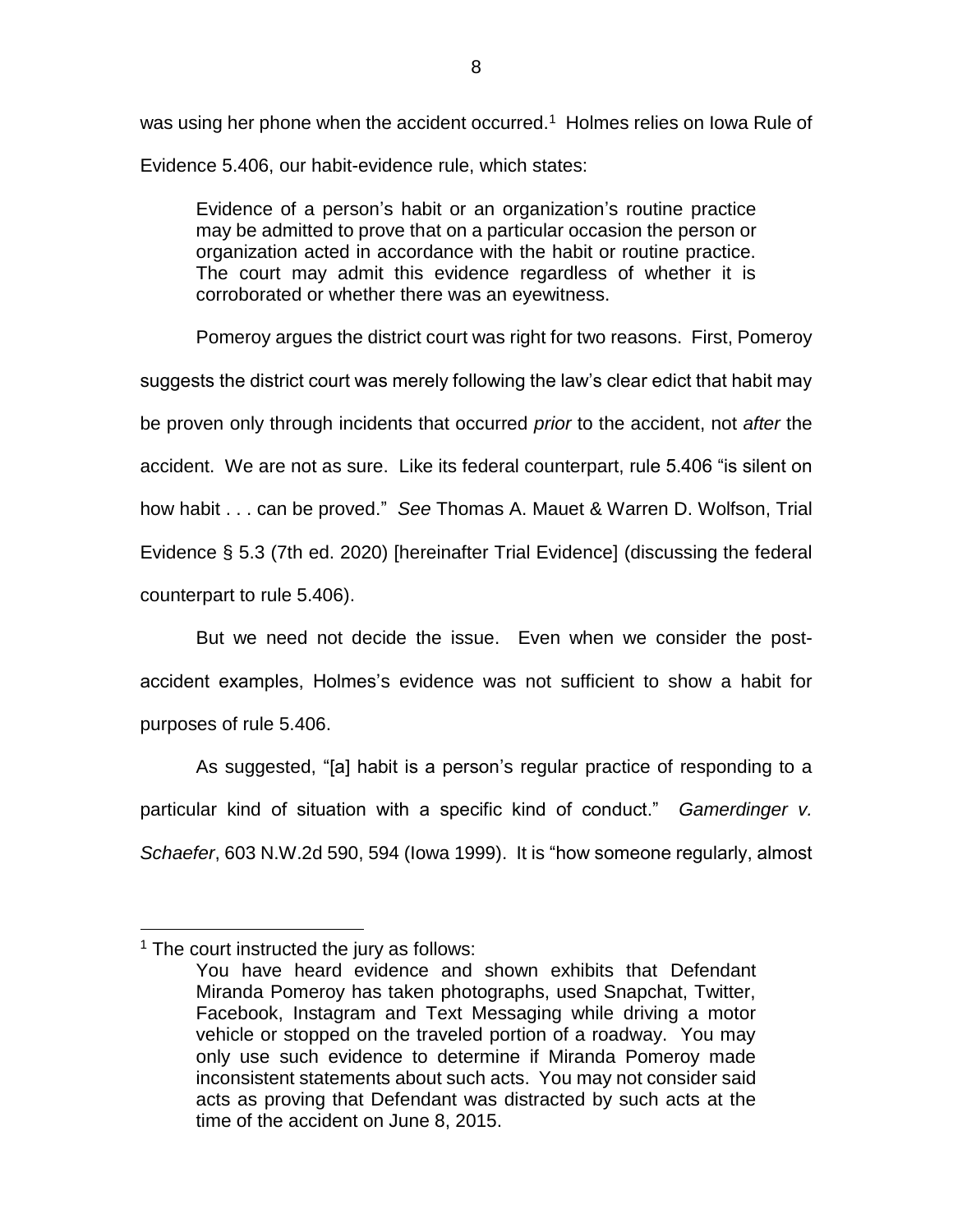automatically, responds to a specific recurring situation." Trial Evidence § 5.3. It is "reflexive, situation-specific repetitive behavior." *Id.* And so habit evidence can be a powerful indicator of how a person likely behaved on a particular occasion, such as when an accident occurred.

But habit evidence also carries risks. "[I]t necessarily engenders the very real possibility that such evidence will be used to establish a party's propensity to act in conformity with its general character, thereby thwarting Rule [5.404's] prohibition against the use of character evidence except for narrowly prescribed purposes." *Simplex, Inc. v. Diversified Energy Sys., Inc.*, 847 F.2d 1290, 1293 (7th Cir. 1988) (discussing Federal Rule of Evidence 404). "Moreover, such collateral inquiries threaten the orderly conduct of trial while potentially coloring the central inquiry and unfairly prejudicing the party against whom they are directed." *Id.*  "Thus, before a court may admit evidence of habit, the offering party must establish the degree of specificity and frequency of uniform response that ensures more than a mere 'tendency' to act in a given manner, but rather, conduct that is 'semiautomatic' in nature." *Id.*

And so we agree with Pomeroy that, "in order for evidence of [Pomeroy's] habit of driving while distracted to be admissible in this case," Holmes was required to present proof that Pomeroy "always or in most instances[] use[s] her phone" while driving a moving vehicle. Holmes did not meet this standard. Holmes's brief points to "twenty (20) examples" in which Pomeroy used a phone in a car over an almost-three-year period spanning from May 2015 to February 2018. And in several of Holmes's examples, it is not clear whether Pomeroy was driving or—if so—whether the car was moving. Even assuming she was driving a moving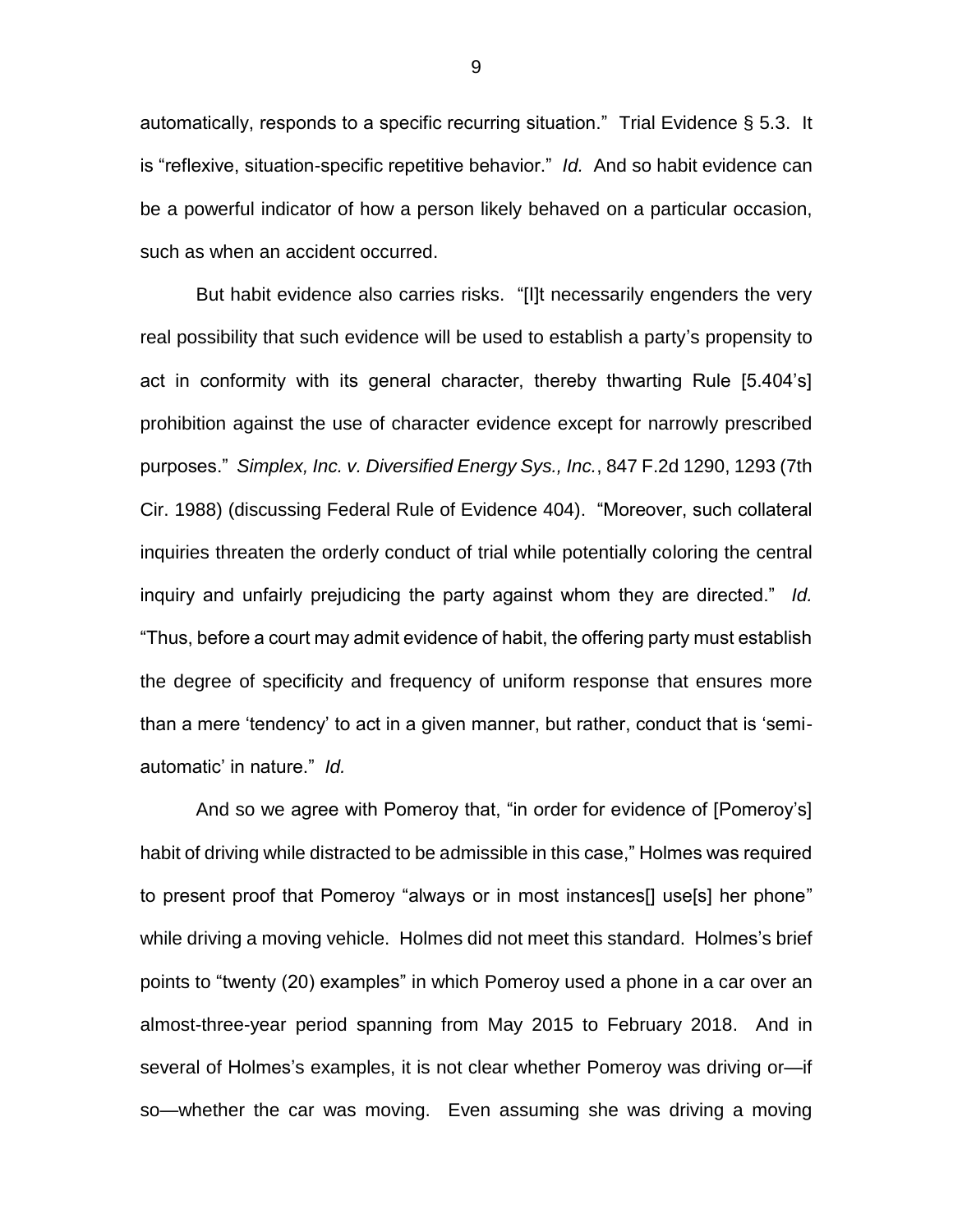vehicle in all of Holmes's examples, though, those examples still would not be "numerous enough" to show Pomeroy has a *habit* of using her phone every time or even most times—she drives a moving car. *See Barrick v. Smith*, 80 N.W.2d 326, 329 (Iowa 1957) (noting the instances must be "numerous enough to base an inference of systematic conduct," not just "casual recurrences" (citation omitted)). So rule 5.406 did not support admission of Holmes's evidence to show Pomeroy was using her phone when her moving vehicle collided with Holmes. The district court did not abuse its discretion.

#### **D. Motion for new trial**

Finally, Holmes claims the district court erred in failing to grant a new trial based on alleged misconduct by Pomeroy's counsel during closing arguments. In response, Pomeroy notes Holmes "failed to object to the statement at the time" it "was made or at any other time before the case was submitted to the jury." According to Pomeroy, "[t]he first time" Holmes "raised his objection to the statement was in his motion for new trial." In Pomeroy's view, this was too late to preserve error.

Holmes does not contend he raised an objection prior to his motion for new trial. Still, Holmes maintains, this was sufficient to preserve error.

Interestingly, both Holmes and Pomeroy rely on the same case, *Loehr v. Mettille*. 806 N.W.2d 270, 271 (Iowa 2011). In *Loehr*, our supreme court clarified the rules governing error preservation and motions for new trial. *See id.* at 277– 79. Four relevant points stand out.

First, *Loehr* reaffirmed the general rule that counsel "cannot sit idly by" and watch the trial judge submit the case to the jury "and then, after an unfavorable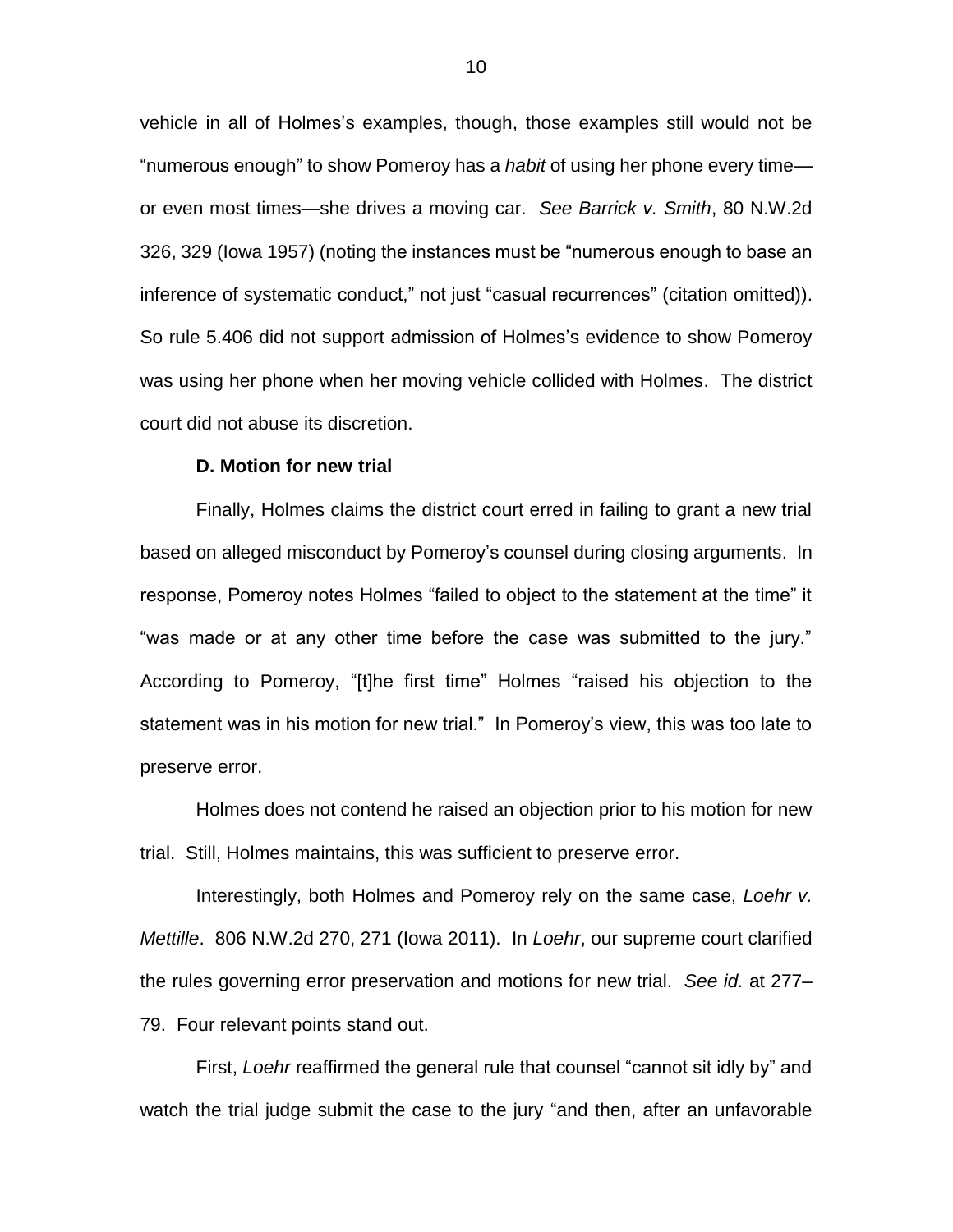verdict, take advantage of an error which [counsel] could and should but did not call to the court's attention." *Id.* at 277 (quoting *Schmitt v. Jenkins Truck Lines, Inc.*, 170 N.W.2d 632, 660 (Iowa 1969)). This follows the general principle "that parties are not permitted to delay objections until it is too late for the problem to be corrected." *Id.* at 279 (quoting *Rudolph v. Iowa Methodist Med. Ctr.*, 293 N.W.2d 550, 555 (Iowa 1980)).

Second, *even if* counsel fails to timely object, *the district court* still has *power* to grant a new trial if a ground set forth in Iowa Rule of Civil Procedure 1.1004 has been met. *Id.* at 278. Put another way, a party's tardiness does not strip the district court of *its authority* to grant a new trial when justice requires. *Id.* at 279.

Third, because the district court has authority to grant a new trial even without a timely objection, appellate courts should not *automatically* reverse the *grant* of a new trial solely because no timely objection was made. "[I]t is not invariably an abuse of discretion for a trial judge to *grant* a motion for new trial based on a matter that could have been raised earlier, but was not." *Id.* at 278 (emphasis added).

Fourth, a different rule applies to appeals from the *denial* of a motion for a new trial. Although the absence of a timely objection does not strip the district court of its *authority* to order a new trial, a complaining party "loses its *right* to a new trial if it neglects timely error preservation." *Id.* Therefore, "failure to make a contemporaneous objection will preclude a party from raising the matter on appeal if the motion for new trial is *denied*." *Id.* at 279.

In this case, Holmes appeals the *denial* of his request for a new trial. So before we can reach the merits, we must conclude Holmes made a timely